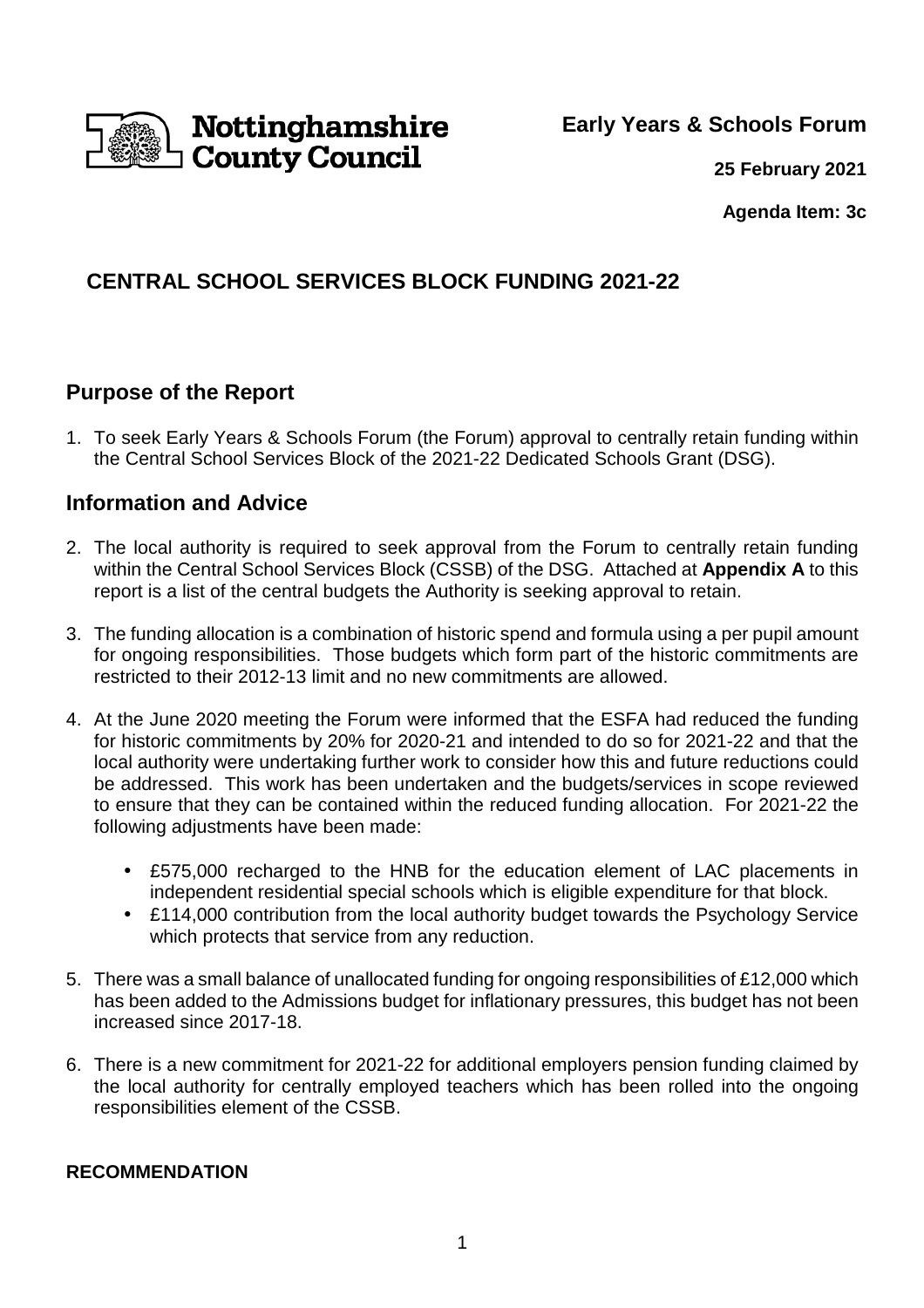### **That the Forum:**

1) Approve the Authority's application to centrally retain funding within the Central School Services Block for the services set out at **Appendix A**.

**Sue Summerscales Senior Finance Business Partner – Children & Families Finance, infrastructure & Improvement Division Chief Executive's Department T: 0115 977 3468 E: sue.summerscales@nottscc.gov.uk**